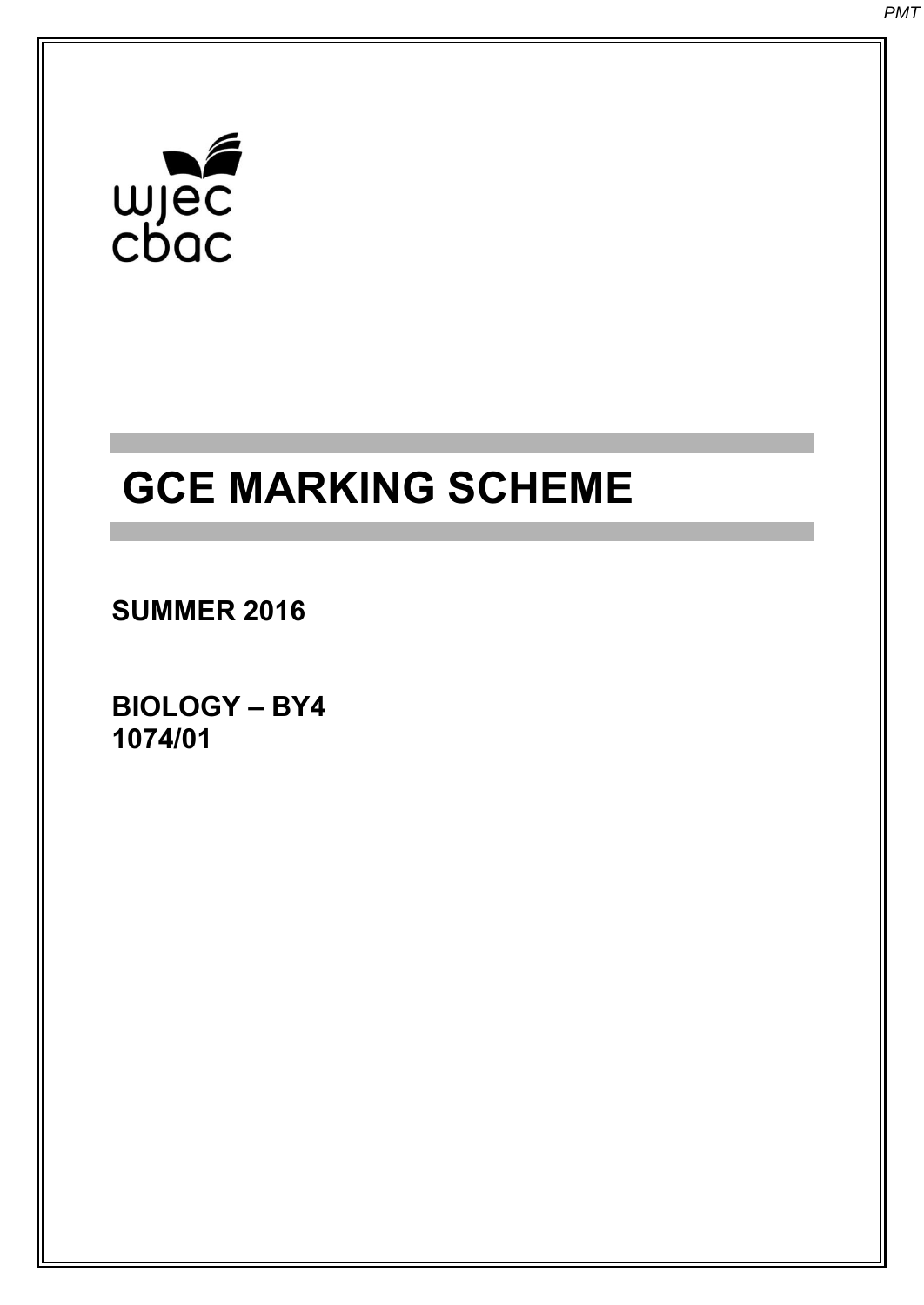### **INTRODUCTION**

This marking scheme was used by WJEC for the 2016 examination. It was finalised after detailed discussion at examiners' conferences by all the examiners involved in the assessment. The conference was held shortly after the paper was taken so that reference could be made to the full range of candidates' responses, with photocopied scripts forming the basis of discussion. The aim of the conference was to ensure that the marking scheme was interpreted and applied in the same way by all examiners.

It is hoped that this information will be of assistance to centres but it is recognised at the same time that, without the benefit of participation in the examiners' conference, teachers may have different views on certain matters of detail or interpretation.

WJEC regrets that it cannot enter into any discussion or correspondence about this marking scheme.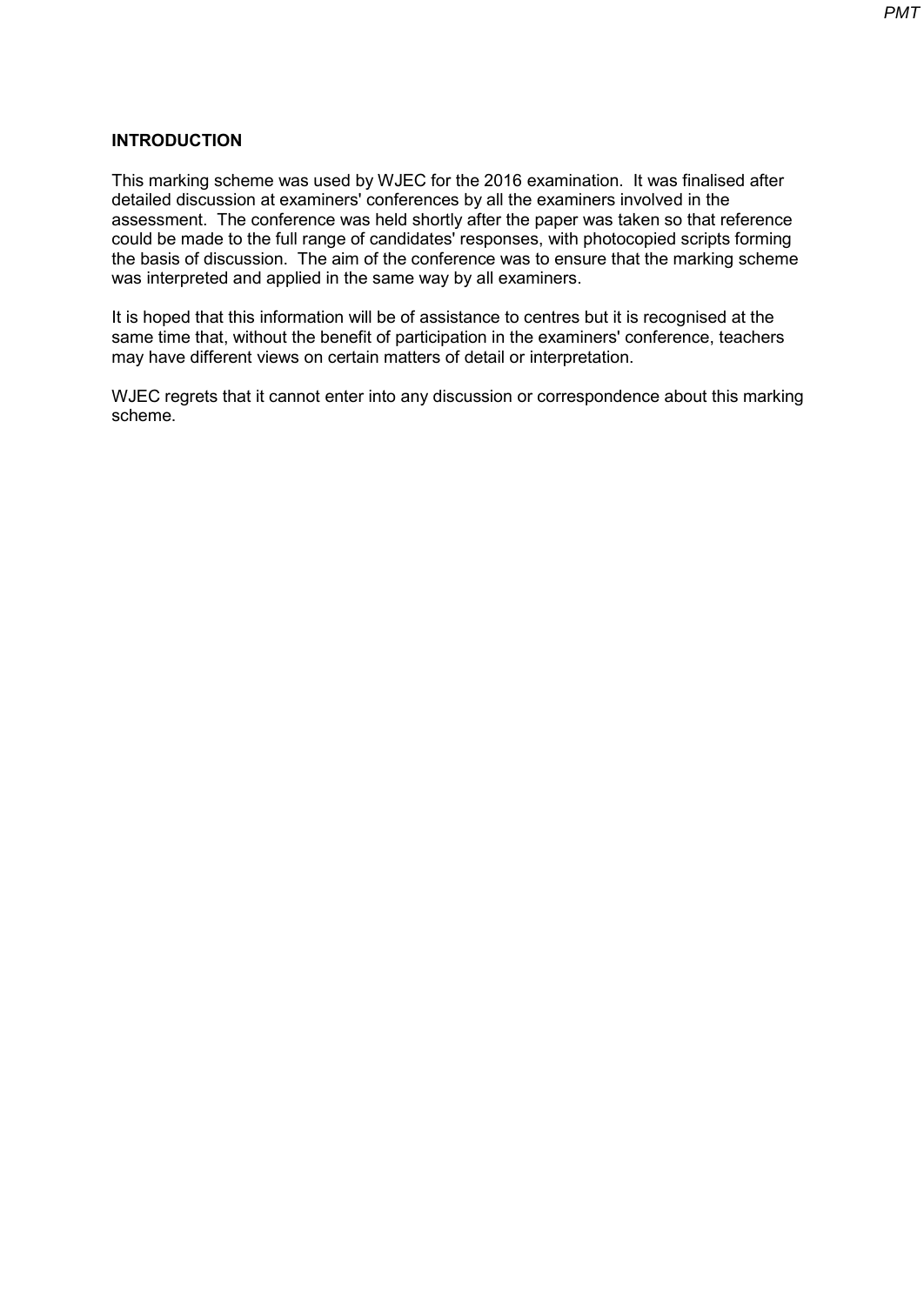#### *PMT*

#### **GCE BIOLOGY - BY4**

#### **SUMMER 2016 MARK SCHEME**

|   | <b>Question</b> | <b>Marking details</b>                                                                                                                                                                     | <b>Marks</b><br><b>Available</b> |
|---|-----------------|--------------------------------------------------------------------------------------------------------------------------------------------------------------------------------------------|----------------------------------|
| 1 | (a)             | {lipopolysaccharide/ lipoprotein} present in Gram-negative;<br>There is an extra physical barrier / it is impermeable/ OWTTE;                                                              | 2                                |
|   |                 | Accept protects cell                                                                                                                                                                       |                                  |
|   | (b)             | amino acids<br>protein / polypeptide / peptide / enzymes;<br>Nucleic acids = neutral<br>purines and pyrimidines<br>nucleic acid synthesis / nucleotides/ DNA/ RNA;<br><b>Accept ATP</b>    | $\overline{2}$                   |
|   | (c)             | (only) {reproduce/ replicate} inside (living) cells;                                                                                                                                       | 1                                |
|   | (d)             | Any two from:<br>put (unopened) culture plates {plastic /autoclave<br>/biohazard} bags;<br>use of autoclave;<br>${121^{\circ}C/ 100kPa/ 15psi}$ for 15-30 mins; tolerance $\pm 2^{\circ}C$ | $\overline{2}$                   |
|   |                 | <b>Question 1 total</b>                                                                                                                                                                    | [7]                              |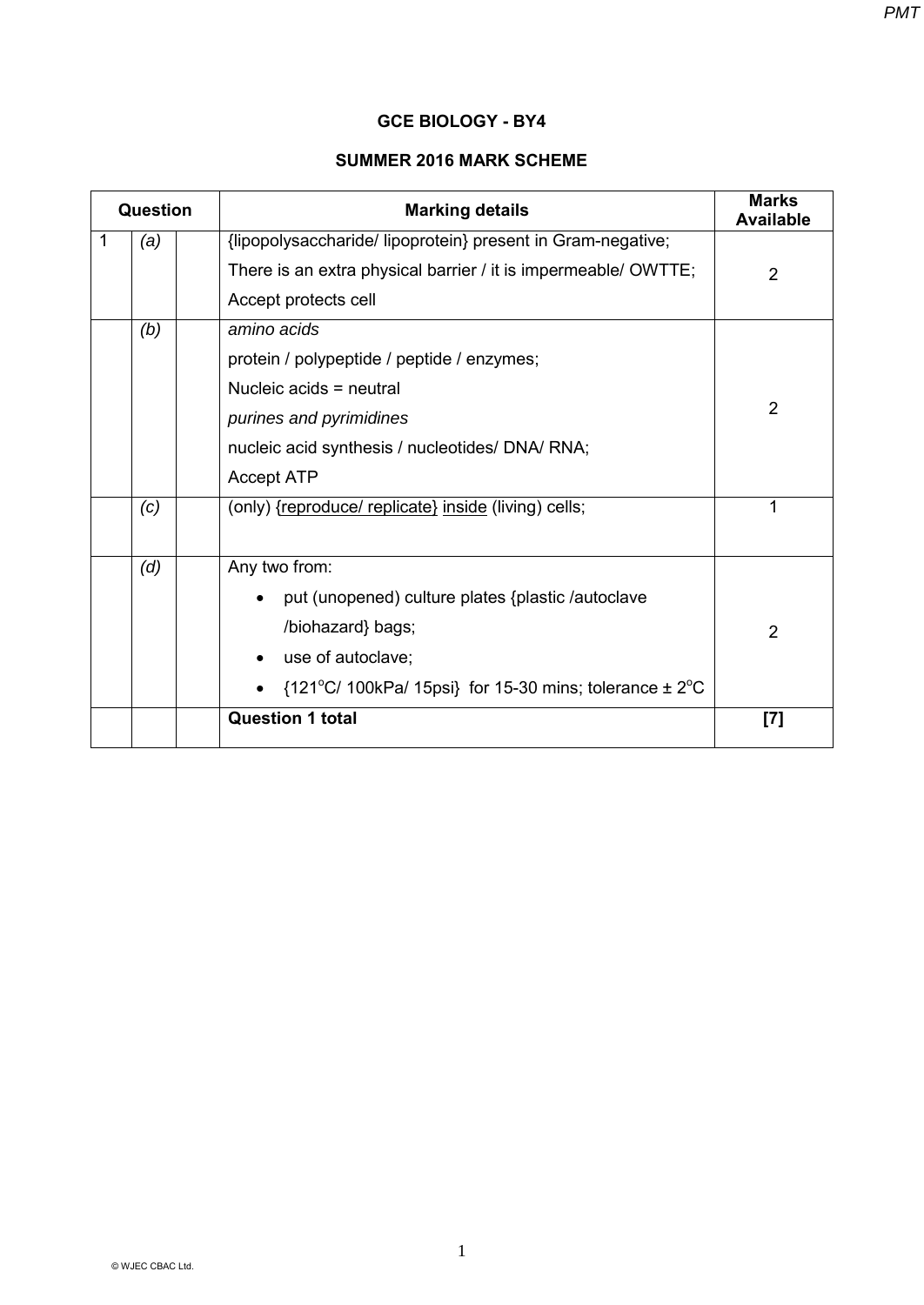| Question |     | <b>Marking details</b>                                                   | <b>Marks</b><br><b>Available</b><br>$\overline{2}$ |
|----------|-----|--------------------------------------------------------------------------|----------------------------------------------------|
| 2        | (a) | Line clearly drawn to palisade mesophyll;                                |                                                    |
|          |     | Must be in layer above the vascular bundles                              |                                                    |
|          | (b) | Absorption spectrum $-$ is (the quantity of) light absorbed at           |                                                    |
|          |     | each wavelength;                                                         |                                                    |
|          |     | Action spectrum $-$ is the rate of photosynthesis at each                |                                                    |
|          |     | wavelength;                                                              |                                                    |
|          | (c) | Any 4 from:                                                              | 4                                                  |
|          |     | Carbon dioxide {combines with/ is fixed with} {ribulose                  |                                                    |
|          |     | bisphosphate/RuBP};                                                      |                                                    |
|          |     | To produce two molecules of {glycerate 3-<br>$\bullet$                   |                                                    |
|          |     | phosphate/G3P};                                                          |                                                    |
|          |     | Reduced to {triose phosphate/ GALP/ glyceraldehyde<br>٠                  |                                                    |
|          |     | phosphate};                                                              |                                                    |
|          |     | Use of {reduced NADP/NADPH/NADPH <sub>2</sub> /NADPH + H <sup>+</sup> }; |                                                    |
|          |     | and ATP;<br>$\bullet$                                                    |                                                    |
|          |     | Award marks for annotated diagrams                                       |                                                    |
|          | (d) | More acidic/lower pH (in the thylakoid cavity);                          | $\overline{2}$                                     |
|          |     | Because of the high $H^+$ concentration (in the thylakoid cavity);       |                                                    |
|          |     | <b>ORA</b>                                                               |                                                    |
|          |     | <b>Question 2 total</b>                                                  | [9]                                                |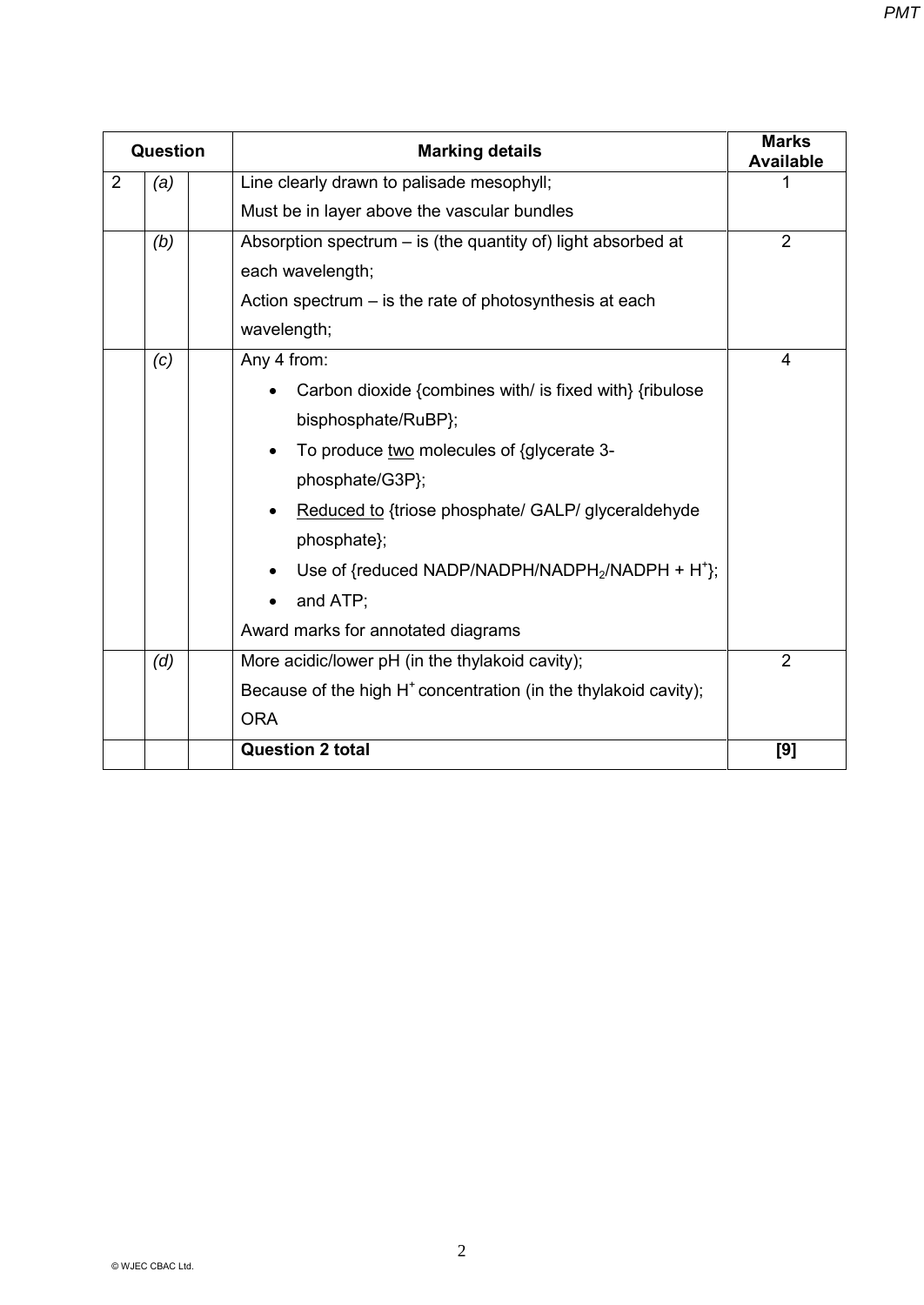| <b>Question</b> |     |      | <b>Marking details</b>                                                 | <b>Marks</b><br><b>Available</b> |
|-----------------|-----|------|------------------------------------------------------------------------|----------------------------------|
| 3               | (a) | (i)  | length of loop of Henle increases from beaver to Kangaroo rat/         |                                  |
|                 |     |      | <b>OWTTE</b>                                                           |                                  |
|                 |     | (ii) | The kangaroo rat {lives in {dry/desert/ arid} conditions/<br>$\bullet$ | 3                                |
|                 |     |      | lives in conditions with little water/ OWTTE};                         |                                  |
|                 |     |      | Neutral = $hot/drought$                                                |                                  |
|                 |     |      | The beaver lives {with ready access to water/unlimited<br>$\bullet$    |                                  |
|                 |     |      | water supply/ where little water needs to be conserved};               |                                  |
|                 |     |      | Neutral $=$ lives in water/ aquatic environment                        |                                  |
|                 |     |      | The pig {can produce concentrated urine (if<br>$\bullet$               |                                  |
|                 |     |      | necessary)/has more access to water than the                           |                                  |
|                 |     |      | kangaroo rat/ has less access to water than the beaver/                |                                  |
|                 |     |      | lives in a mesic environment};                                         |                                  |
|                 | (b) |      | {Dry conditions/ mountainous environment} because the urine            | 1                                |
|                 |     |      | is concentrated;                                                       |                                  |
|                 |     |      | Neutral = $hot/warm$                                                   |                                  |
|                 |     |      | <b>Question 3 Total</b>                                                | [5]                              |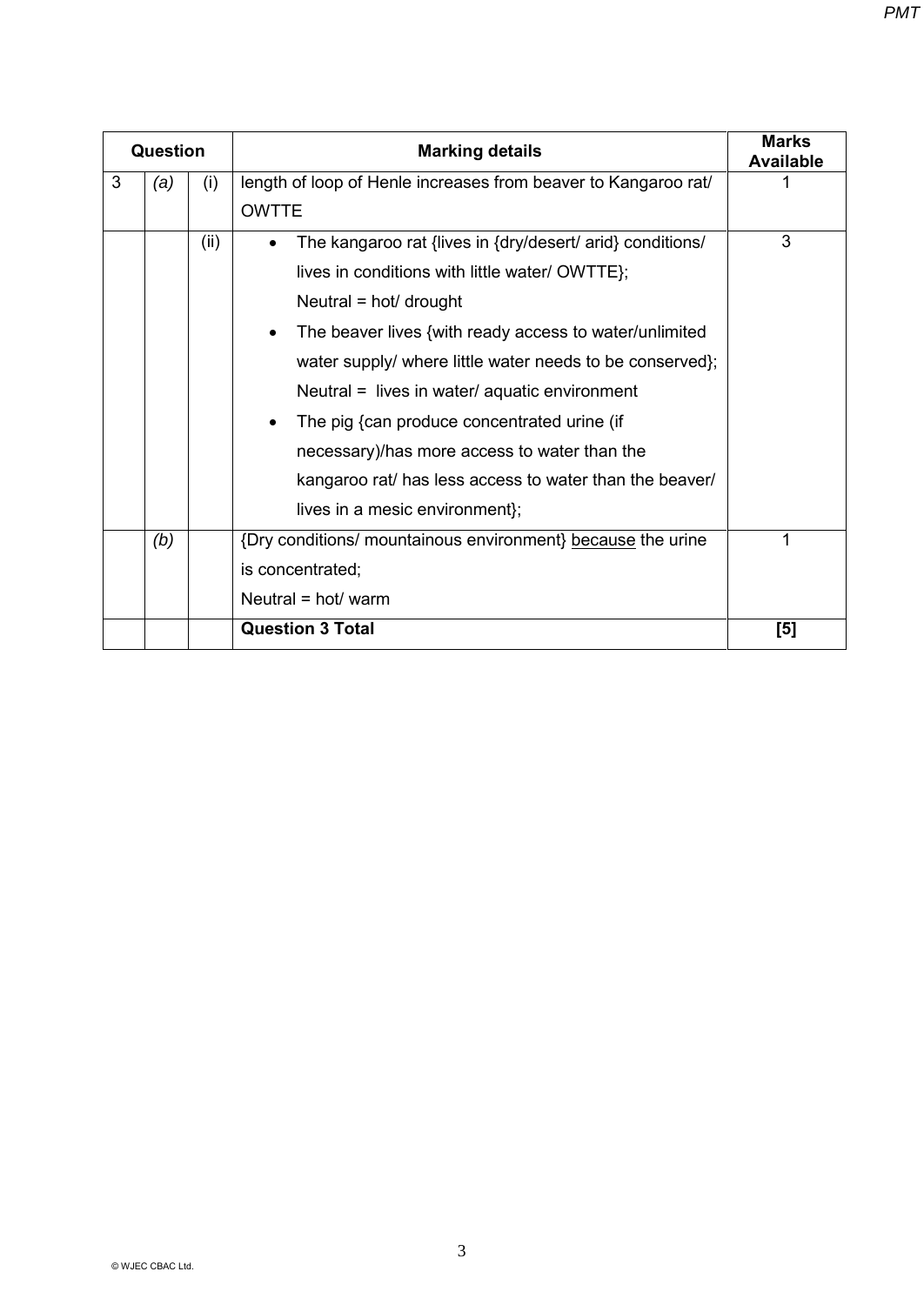| Question | <b>Marking details</b>                                                                                                                                                                                                                                                          | <b>Marks</b><br><b>Available</b> |
|----------|---------------------------------------------------------------------------------------------------------------------------------------------------------------------------------------------------------------------------------------------------------------------------------|----------------------------------|
| 4<br>(a) | Stain purple/violet (with Grams stain);<br>Rod shaped bacteria;                                                                                                                                                                                                                 | $\overline{2}$                   |
| (b)      | {Lives/reproduces/grow} inside cells; NOT organisms<br>Requires oxygen {to reproduce/ for respiration/ for growth/ for<br>metabolism};                                                                                                                                          | $\overline{2}$                   |
| (c)      | Can only live inside cells/ ORA;                                                                                                                                                                                                                                                | 1                                |
| (d)      | Any three from:<br>Damage to {Schwann cells/ myelin sheath}/ reduces the<br>electrical insulation of the axon/ demyelination;<br>Which {prevents/ slows} saltatory conduction/ OWTTE;<br>$\bullet$<br>So {action potential/ impulse} travels more slowly;<br>May not reach CNS; | 3                                |
|          | <b>Question 4 Total</b>                                                                                                                                                                                                                                                         | [8]                              |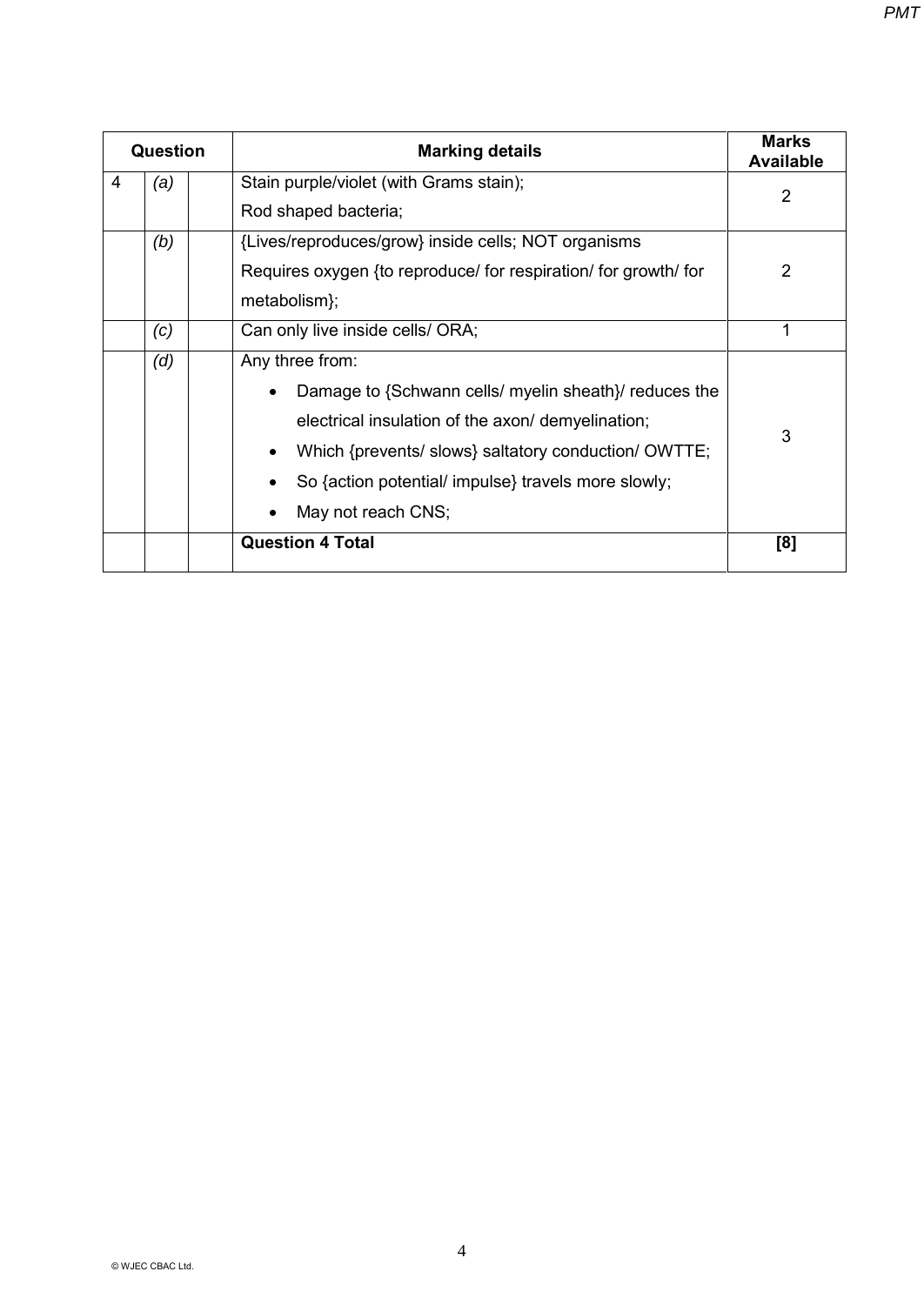| Question |     |       | <b>Marking details</b>                                           | <b>Marks</b><br><b>Available</b> |
|----------|-----|-------|------------------------------------------------------------------|----------------------------------|
| 5        | (a) | (i)   | Biological (control)/ biocontrol                                 |                                  |
|          |     | (ii)  | Bt insecticides {are specific/ only kill target species/ Owtte}; | $\overline{2}$                   |
|          |     |       | Bt is {non-toxic/ does no harm} to {people/wildlife/beneficial   |                                  |
|          |     |       | insects/natural predators};                                      |                                  |
|          |     | (iii) | Only effective for {a short time/ less than a week}/ May need to | $\overline{2}$                   |
|          |     |       | be re-applied;                                                   |                                  |
|          |     |       | Does not eradicate pest totally;                                 |                                  |
|          |     |       | More labour intensive;                                           |                                  |
|          | (b) |       | Not leaf eating (so do not eat bacteria)/ BT cannot penetrate    |                                  |
|          |     |       | the fruit;                                                       |                                  |
|          |     |       | <b>Question 5 Total</b>                                          | [6]                              |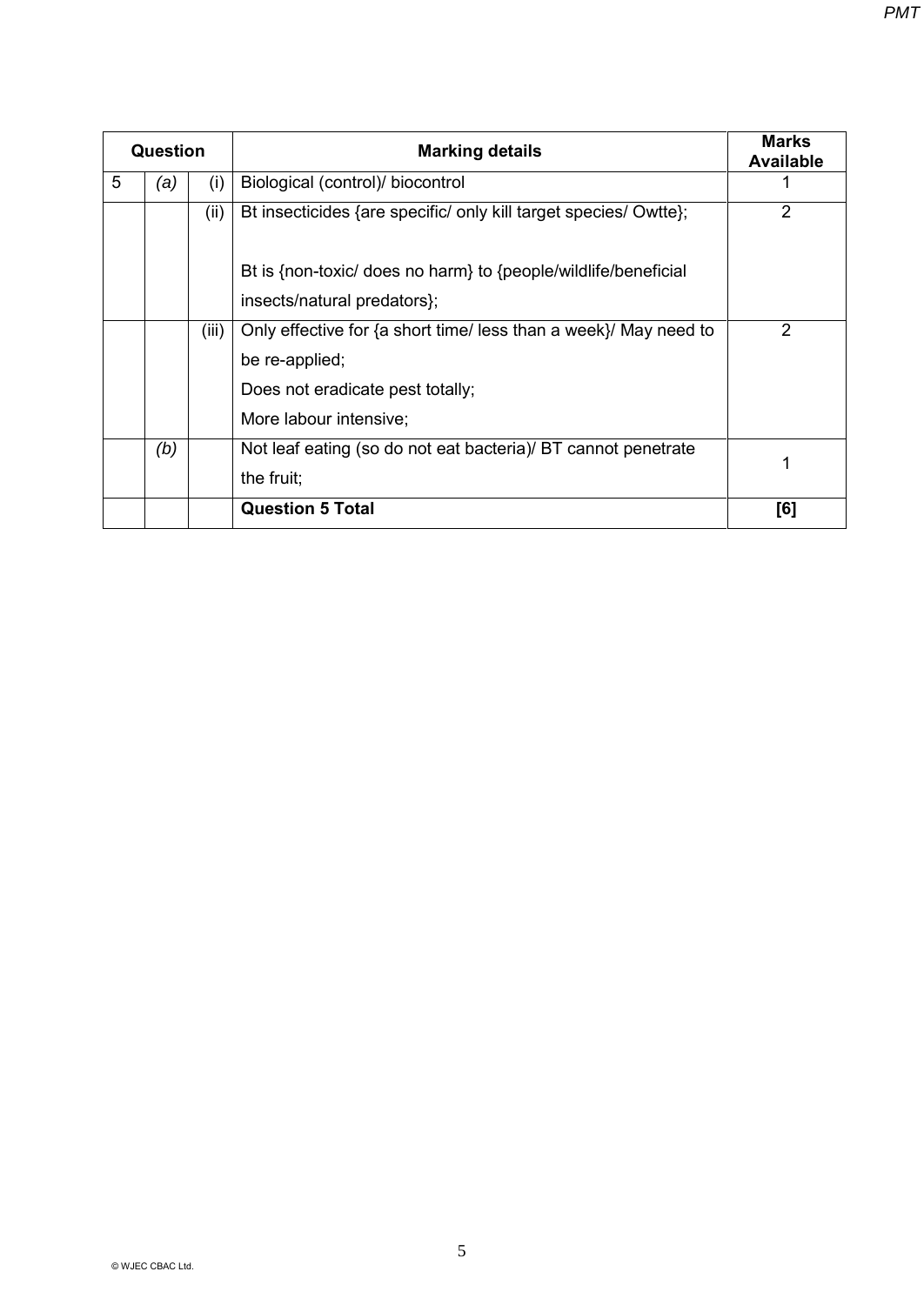|   | <b>Question</b> |       | <b>Marking details</b>                                                                                                       | <b>Marks</b><br><b>Available</b> |
|---|-----------------|-------|------------------------------------------------------------------------------------------------------------------------------|----------------------------------|
| 6 | (a)             | (i)   | {Gaps/fenestrations} in {capillary walls/endothelium}                                                                        | $\overline{2}$                   |
|   |                 |       | which are too small to allow (large) proteins to pass                                                                        |                                  |
|   |                 |       | through;                                                                                                                     |                                  |
|   |                 |       | Accept pores                                                                                                                 |                                  |
|   |                 |       | Basement membrane {has pores/ reference to                                                                                   |                                  |
|   |                 |       | molecular sieve} which are too small to allow large                                                                          |                                  |
|   |                 |       | proteins to pass through;                                                                                                    |                                  |
|   |                 |       | 'which are too small to allow large proteins to pass through'                                                                |                                  |
|   |                 |       | only needs to be mentioned once                                                                                              |                                  |
|   |                 | (ii)  | In the proximal convoluted tubule;                                                                                           | $\overline{2}$                   |
|   |                 |       | Glucose is {selectively transported/ actively transported /<br>selectively reabsorbed } into the {bloodstream/ capillaries}; |                                  |
|   |                 | (iii) | Any three from:                                                                                                              | 3                                |
|   |                 |       | High glucose levels lower water potential of the fluid in                                                                    |                                  |
|   |                 |       | the collecting duct;                                                                                                         |                                  |
|   |                 |       | Less of a water potential gradient;                                                                                          |                                  |
|   |                 |       | Less water moves from the collecting duct into the                                                                           |                                  |
|   |                 |       | medulla by osmosis;                                                                                                          |                                  |
|   |                 |       | Some mention of {increased thirst/ greater intake of                                                                         |                                  |
|   |                 |       | water};                                                                                                                      |                                  |
|   | (b)             | (i)   | Any two from:                                                                                                                | $\overline{2}$                   |
|   |                 |       | Three polypeptide chains/ $\alpha$ helices;                                                                                  |                                  |
|   |                 |       | Linked by cross bridges/ hydrogen bonds;                                                                                     |                                  |
|   |                 |       | rope-like /fibrous;                                                                                                          |                                  |
|   |                 |       | IGNORE reference to level of protein structure                                                                               |                                  |
|   |                 | (ii)  | Glomerular membrane structure is damaged;                                                                                    | 3                                |
|   |                 |       | Accept pores damaged                                                                                                         |                                  |
|   |                 |       | Damage to endothelial cells/capillary wall;                                                                                  |                                  |
|   |                 |       | Allows proteins and red blood cells to be forced through gaps                                                                |                                  |
|   |                 |       | in the membrane;                                                                                                             |                                  |
|   |                 |       | Accept ultrafiltration                                                                                                       |                                  |
|   |                 |       | <b>Question 6 Total</b>                                                                                                      | [12]                             |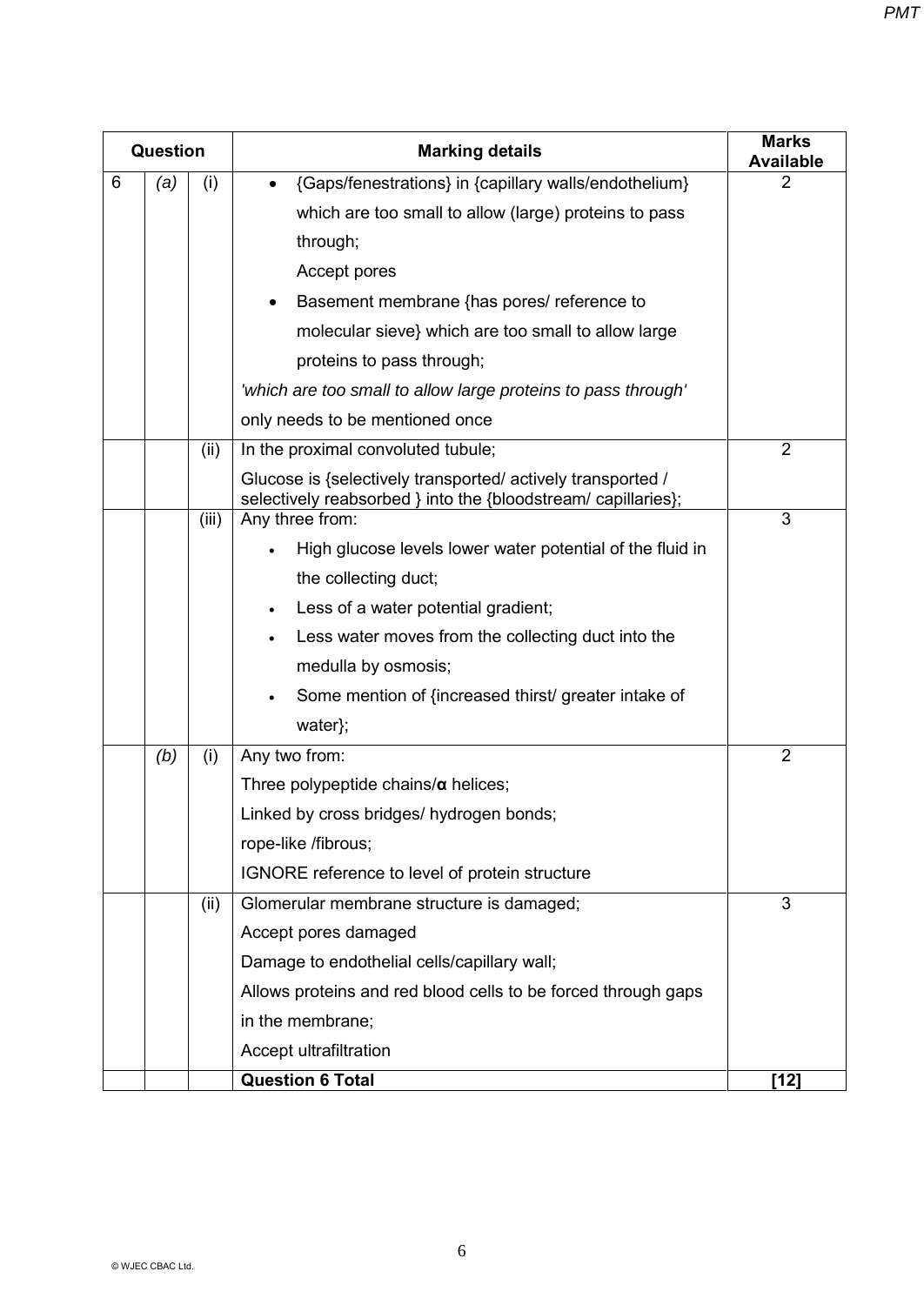| Question       |     |      | <b>Marking details</b>                                                            | <b>Marks</b><br><b>Available</b> |
|----------------|-----|------|-----------------------------------------------------------------------------------|----------------------------------|
| $\overline{7}$ | (a) |      | Higher temp:                                                                      |                                  |
|                |     |      | Depolarisation takes longer to {start/ reach threshold};                          |                                  |
|                |     |      | {lower the action potential/ reduces the action potential                         |                                  |
|                |     |      | to half/ max depolarisation};                                                     | 3                                |
|                |     |      | quicker action potential returns to resting potential;                            |                                  |
|                |     |      | less hyperpolarisation/ shorter refractory period;                                |                                  |
|                |     |      | NOT no hyperpolarisation                                                          |                                  |
|                |     |      | Action potential takes less time;                                                 |                                  |
|                | (b) |      | $K+$ channels open more rapidly at higher temperature therefore                   |                                  |
|                |     |      | repolarisation is faster;                                                         | $\overline{2}$                   |
|                |     |      | $K+$ channels close more rapidly at higher temperature therefore                  |                                  |
|                |     |      | there is less hyperpolarisation;                                                  |                                  |
|                | (c) | (i)  | Acetyl Choline binds to post synaptic membrane;                                   |                                  |
|                |     |      | Accept neurotransmitter                                                           | $\overline{2}$                   |
|                |     |      | Causing opening of Na <sup>+</sup> channels which causes Na <sup>+</sup> to flood |                                  |
|                |     |      | into post synaptic neurone;                                                       |                                  |
|                |     | (ii) | Inhibitor prevents the (rapid) breakdown of Acetyl Choline, and                   |                                  |
|                |     |      | {remains in synaptic cleft for longer/ remains bound to                           |                                  |
|                |     |      | receptors for longer};                                                            | $\overline{2}$                   |
|                |     |      | Allows {more (sodium) channels to be opened/ (sodium)                             |                                  |
|                |     |      | channels open for longer} so allows depolarisation to occur                       |                                  |
|                |     |      | (even with little Acetyl Choline present);                                        |                                  |
|                | (d) |      | {Blocks/stops} the dopamine transporter from                                      |                                  |
|                |     |      | {pumping/allowing/the flow of} dopamine back through the                          |                                  |
|                |     |      | presynaptic membrane;                                                             |                                  |
|                |     |      | flooding the {synapse/synaptic cleft} with dopamine/ increased                    | 3                                |
|                |     |      | concentration of dopamine in synapse/ (dopamine) remains                          |                                  |
|                |     |      | bound to the receptors/ stays in synaptic cleft;                                  |                                  |
|                |     |      | {intensifies/prolongs} the stimulation of {receiving neurons/post                 |                                  |
|                |     |      | synaptic neurone};                                                                |                                  |
|                |     |      | <b>Question 7 Total</b>                                                           | $[12]$                           |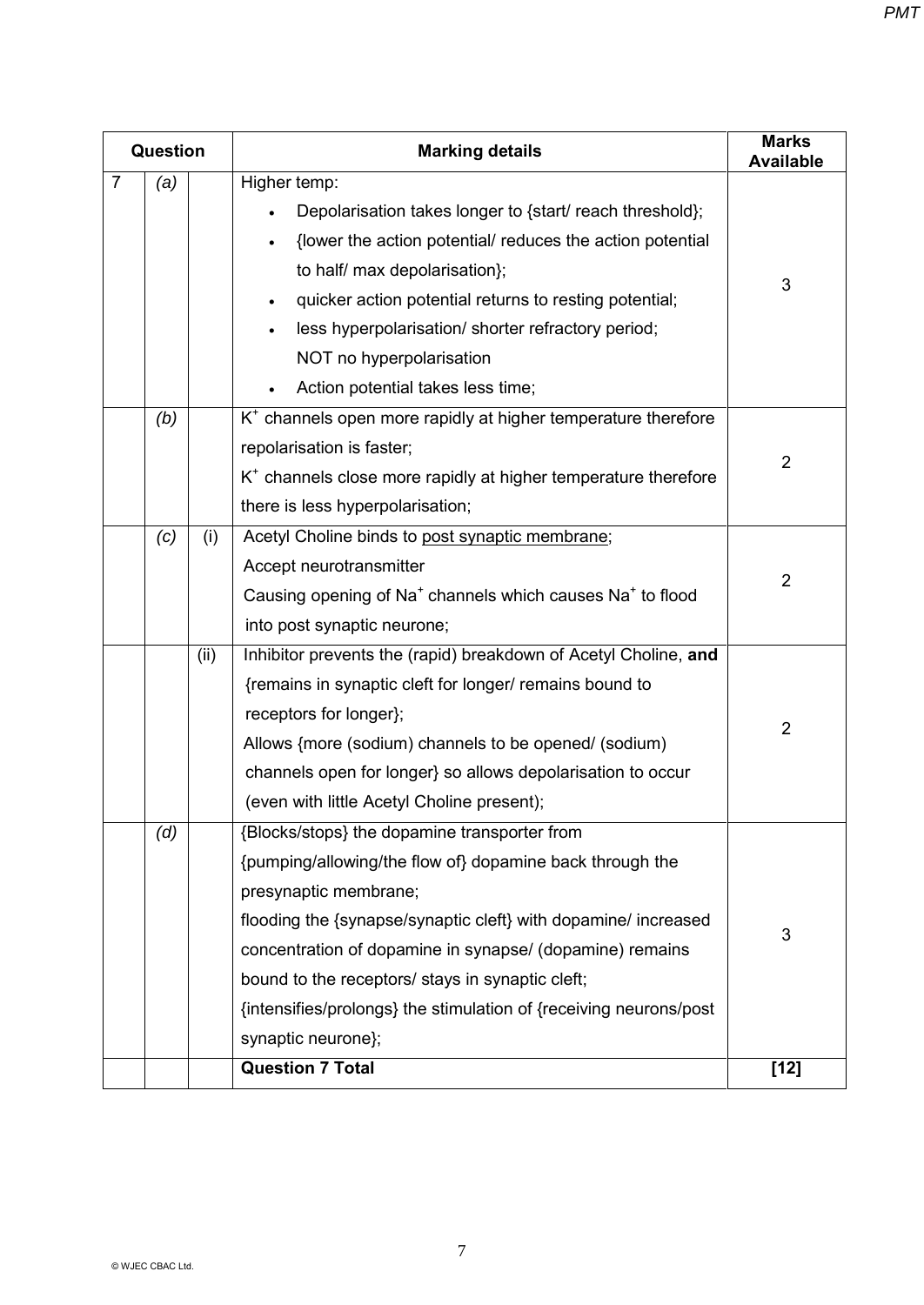| <b>Question</b> |     |       | <b>Marking details</b>                                                                                                              | <b>Marks</b><br><b>Available</b> |
|-----------------|-----|-------|-------------------------------------------------------------------------------------------------------------------------------------|----------------------------------|
| 8               | (a) |       | Glucose<br>Phosphorylated 3C sugar<br>Glycerol;<br>Pyruvate<br>Acetyl coenzyme A<br>-Fatty acids;<br>Amino acids;<br>4C<br>6C<br>5C | 3                                |
|                 | (b) |       | Is the final electron acceptor/accepts electrons and protons<br>from the final proton pump;<br>in the electron transport chain;     | $\overline{2}$                   |
|                 | (c) | (i)   | 0.70                                                                                                                                | 1                                |
|                 |     | (ii)  | All three needed for one mark<br>Amino acids +<br>Glucose +<br><b>Triglycerides</b>                                                 | 1                                |
|                 | (d) | (i)   | lactate/ lactic acid;                                                                                                               | 1                                |
|                 |     | (ii)  | cytoplasm                                                                                                                           | 1                                |
|                 |     | (iii) | (provides the energy) for muscle contraction                                                                                        | $\mathbf{1}$                     |
|                 | (e) |       | It would {be higher/rise} because there would be a high CO <sub>2</sub><br>levels and {little/no} O <sub>2</sub> uptake;            | 1                                |
|                 |     |       | <b>Question 8 Total</b>                                                                                                             | $[11]$                           |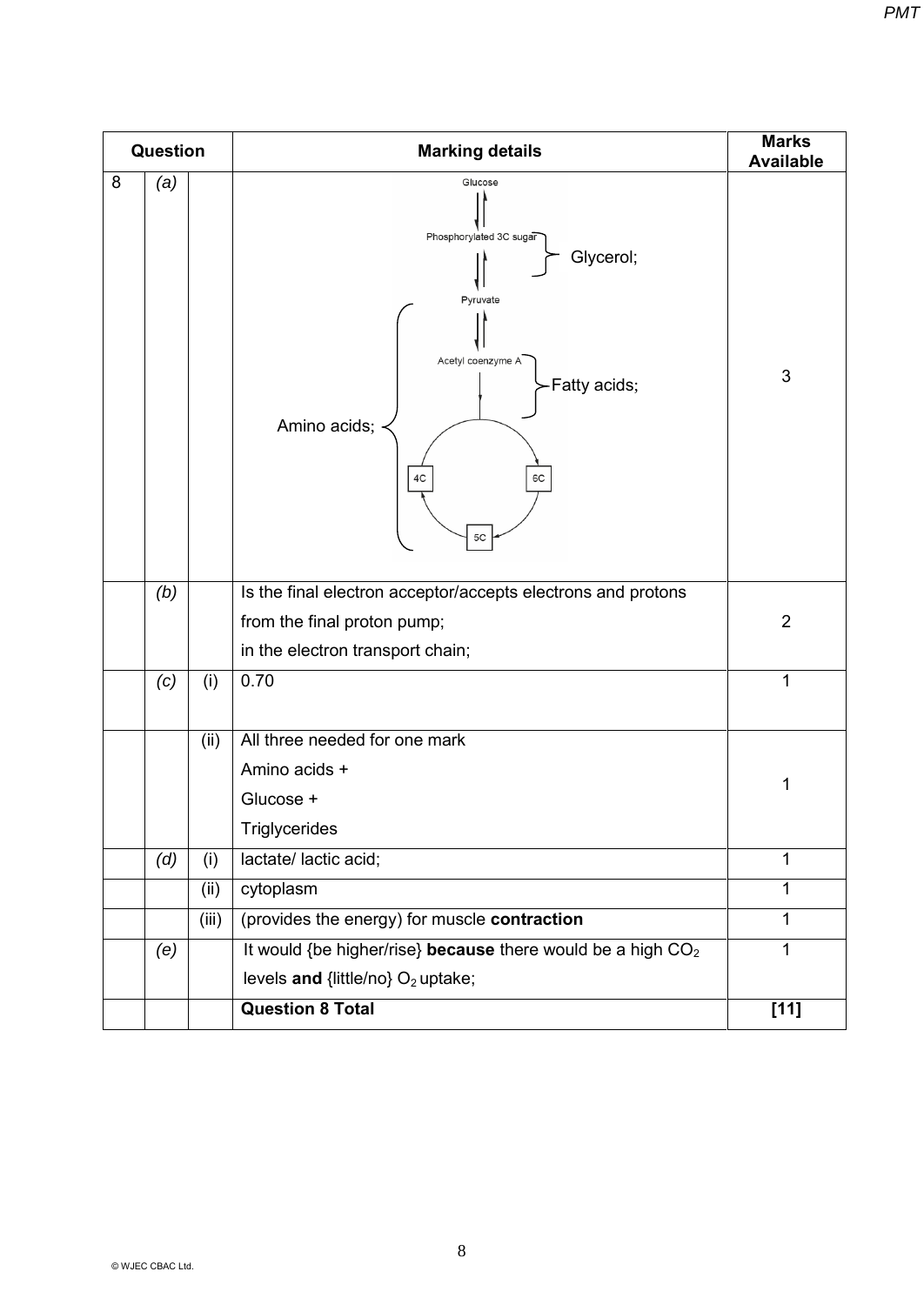| <b>Question</b> |     |              | <b>Marking details</b>                                                    | <b>Marks</b><br><b>Available</b> |
|-----------------|-----|--------------|---------------------------------------------------------------------------|----------------------------------|
| 9               | (a) |              | <b>Cyclic photophosphorylation</b>                                        | $[10]$                           |
|                 |     | A            | Photons/light energy absorbed by photosystem 1;                           |                                  |
|                 |     | B            | {High energy/ excited} electrons emitted from {reaction                   |                                  |
|                 |     |              | centre/chlorophyll a};                                                    |                                  |
|                 |     | $\mathsf{C}$ | Used to power proton pumps (in the thylakoid membrane/                    |                                  |
|                 |     |              | grana);                                                                   |                                  |
|                 |     | D            | Return of electrons to PS 1;                                              |                                  |
|                 |     | E            | Build up of H+ causes {electrochemical/ proton} gradient;                 |                                  |
|                 |     | $\mathsf{F}$ | Allowing synthesis of ATP;                                                |                                  |
|                 |     |              | Non cyclic photophosphorylation                                           |                                  |
|                 |     | G            | Photons/light energy absorbed by both photosystem 1 and 2;                |                                  |
|                 |     | H            | Electrons from PS 2 pass through ETC, generating ATP;                     |                                  |
|                 |     | $\mathbf{I}$ | Then pass to PS1 (to replace the electrons lost);                         |                                  |
|                 |     | J            | Electrons from PS 1 pass to NADP forming reduced NADP;                    |                                  |
|                 |     | K            | Which decreases the {proton/H <sup>+</sup> } concentration in the stroma/ |                                  |
|                 |     |              | protons are combined with NADP;                                           |                                  |
|                 |     | L            | Loss of electrons from PS2 causes the photolysis of water;                |                                  |
|                 |     | M            | Water splits to release $O_2$ as a {by-product/ waste};                   |                                  |
|                 |     | ${\sf N}$    | Electrons to replace those lost from PS2;                                 |                                  |
|                 |     | $\circ$      | Photophosphorylation occurs in the thylakoid membrane;                    |                                  |
|                 |     |              |                                                                           |                                  |
|                 |     |              | <b>Question 9 a Total</b>                                                 | $[10]$                           |